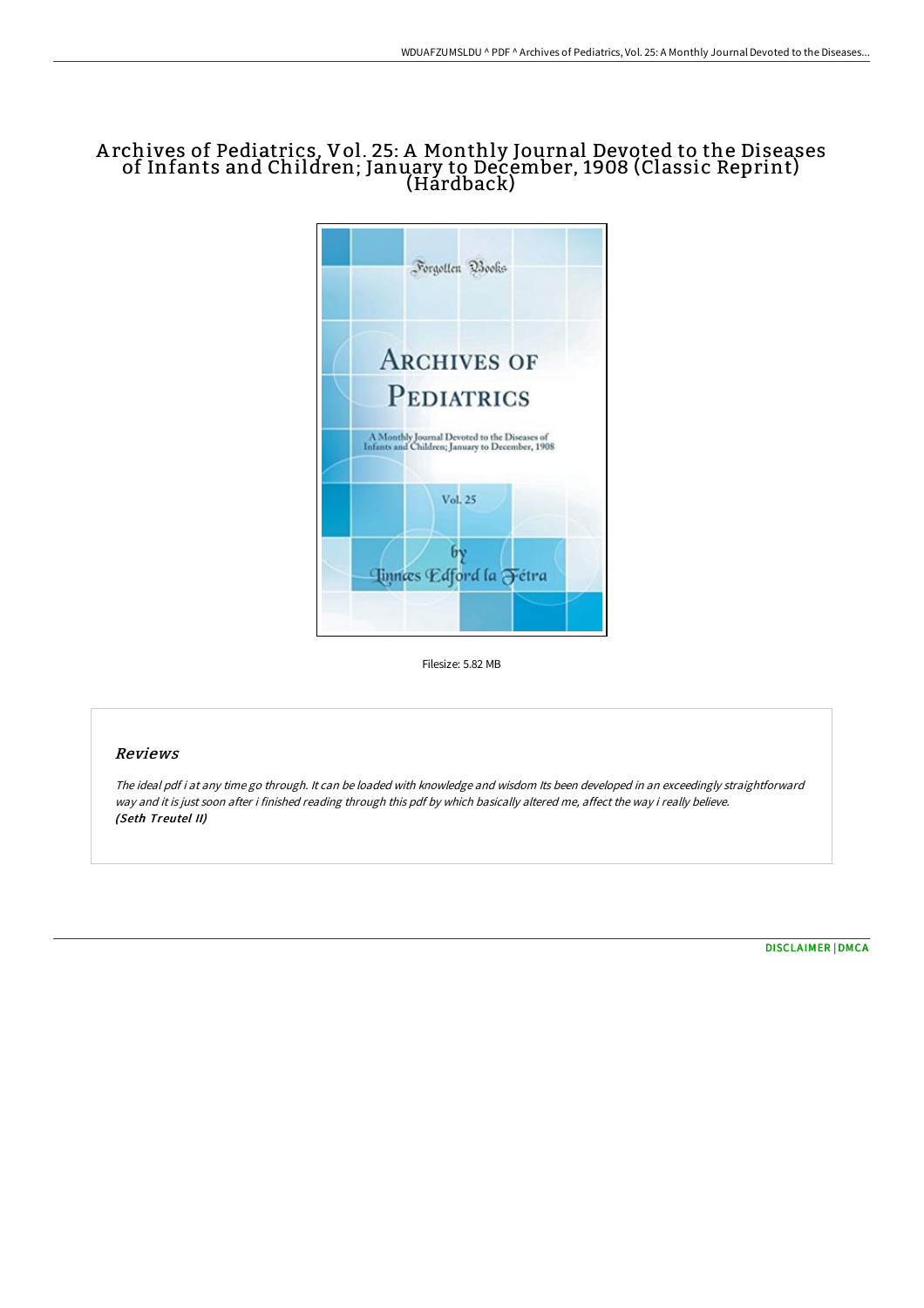### ARCHIVES OF PEDIATRICS, VOL. 25: A MONTHLY JOURNAL DEVOTED TO THE DISEASES OF INFANTS AND CHILDREN; JANUARY TO DECEMBER, 1908 (CLASSIC REPRINT) (HARDBACK)



Forgotten Books, 2018. Hardback. Condition: New. Language: English . Brand New Book \*\*\*\*\* Print on Demand \*\*\*\*\*.Excerpt from Archives of Pediatrics, Vol. 25: A Monthly Journal Devoted to the Diseases of Infants and Children; January to December, 1908 Read at the Nineteenth Annual Meeting of the American Pediatric Society Washington, May 7, 1907.2 griffith: Occurrence of Typhoid Fever in the First Year. About the Publisher Forgotten Books publishes hundreds of thousands of rare and classic books. Find more at This book is a reproduction of an important historical work. Forgotten Books uses state-of-the-art technology to digitally reconstruct the work, preserving the original format whilst repairing imperfections present in the aged copy. In rare cases, an imperfection in the original, such as a blemish or missing page, may be replicated in our edition. We do, however, repair the vast majority of imperfections successfully; any imperfections that remain are intentionally left to preserve the state of such historical works.

 $\blacksquare$ Read Archives of Pediatrics, Vol. 25: A Monthly Journal Devoted to the Diseases of Infants and Children; January to December, 1908 (Classic Reprint) [\(Hardback\)](http://albedo.media/archives-of-pediatrics-vol-25-a-monthly-journal--1.html) Online

 $\mathbb E$  Download PDF Archives of Pediatrics, Vol. 25: A Monthly Journal Devoted to the Diseases of Infants and Children; January to December, 1908 (Classic Reprint) [\(Hardback\)](http://albedo.media/archives-of-pediatrics-vol-25-a-monthly-journal--1.html)